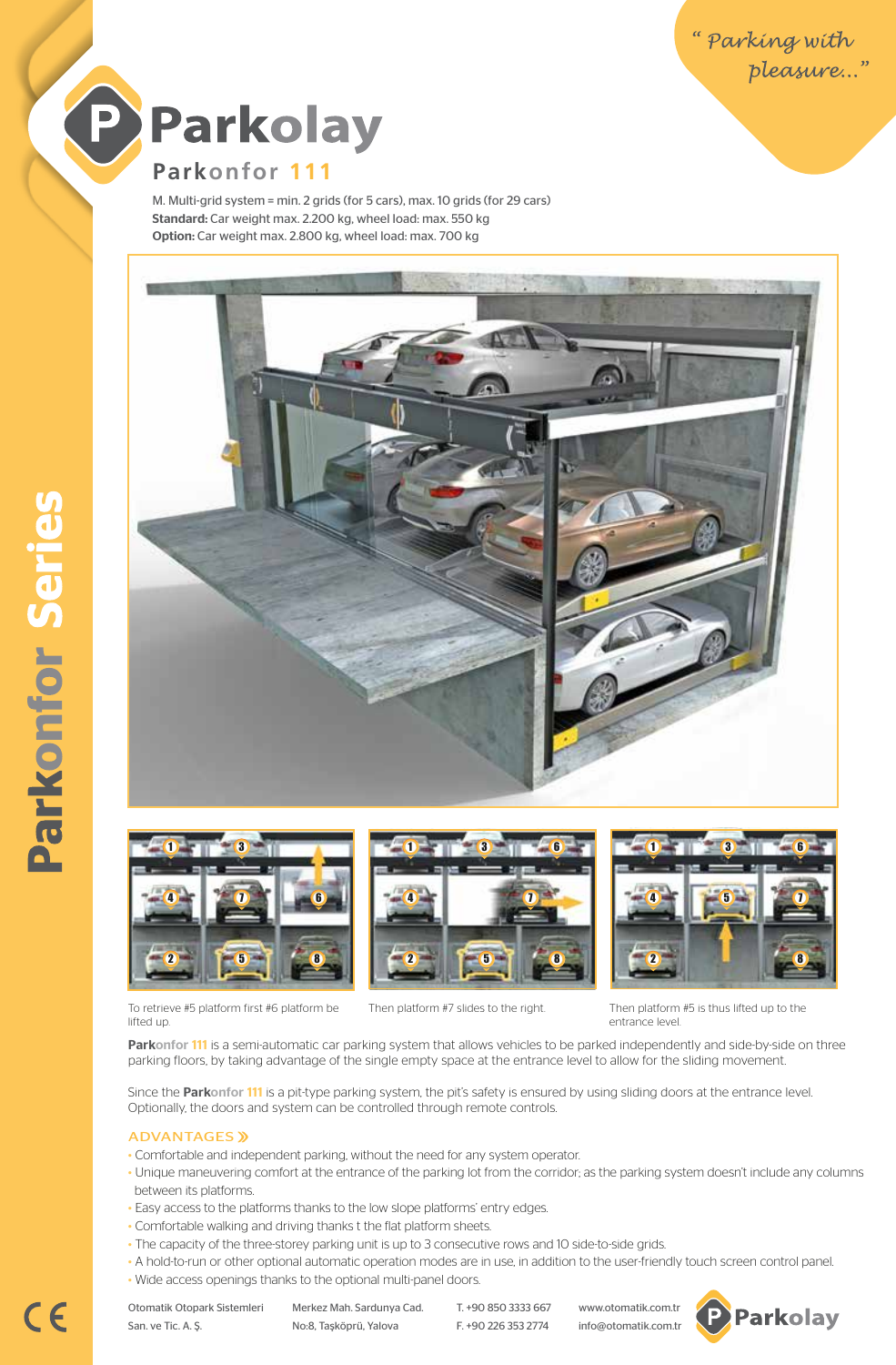

Points 1 et seq. are the responsibility of customer and must be noted. Unless otherwise stated they are executed, supplied and/ or connected by customer.

Example shows 3 grids, 8 spaces. 1 empty space in entrance level is necessary for movement. 4 grids = 11 spaces, 5 grids = 14 spaces, etc. Each grid has one enter/exit access.

# Variant For Car Height

| <b>Ceiling</b><br><b>Height</b><br>(Hc) | Car Height (cm) |                  |                   |                          |                |                          |                              |                |
|-----------------------------------------|-----------------|------------------|-------------------|--------------------------|----------------|--------------------------|------------------------------|----------------|
|                                         |                 | CH <sub>II</sub> | Pit Depth Hp (cm) |                          |                |                          |                              |                |
|                                         | CH <sub>F</sub> |                  | 175               | 190                      | 195            | 200                      | 225                          | 230            |
|                                         |                 |                  | CH <sub>1</sub>   |                          |                |                          |                              |                |
| 325                                     | 150             | 150              | 150               | $\overline{\phantom{0}}$ | $\blacksquare$ | $\blacksquare$           | $\overline{\phantom{0}}$     |                |
| 355                                     | 165             | 165              | 150               | 165                      |                | $\overline{\phantom{0}}$ | $\qquad \qquad \blacksquare$ |                |
| 365                                     | 170             | 170              | 150               | 165                      | 170            | $\overline{\phantom{a}}$ | $\overline{\phantom{0}}$     | $\blacksquare$ |
| 385                                     | 180             | 180              | 150               | 165                      | 170            | 175                      | $\overline{\phantom{a}}$     | $\blacksquare$ |
| 425                                     | 200             | 200              | 150               | 165                      | 170            | 175                      | 200                          |                |
| 435                                     | 205             | 205              | 150               | 165                      | 170            | 175                      | 200                          | 205            |





# Car Profile Dimension >>



The "car height" including roof rails, antenna and others must not exceed the mentioned max car height dimension.

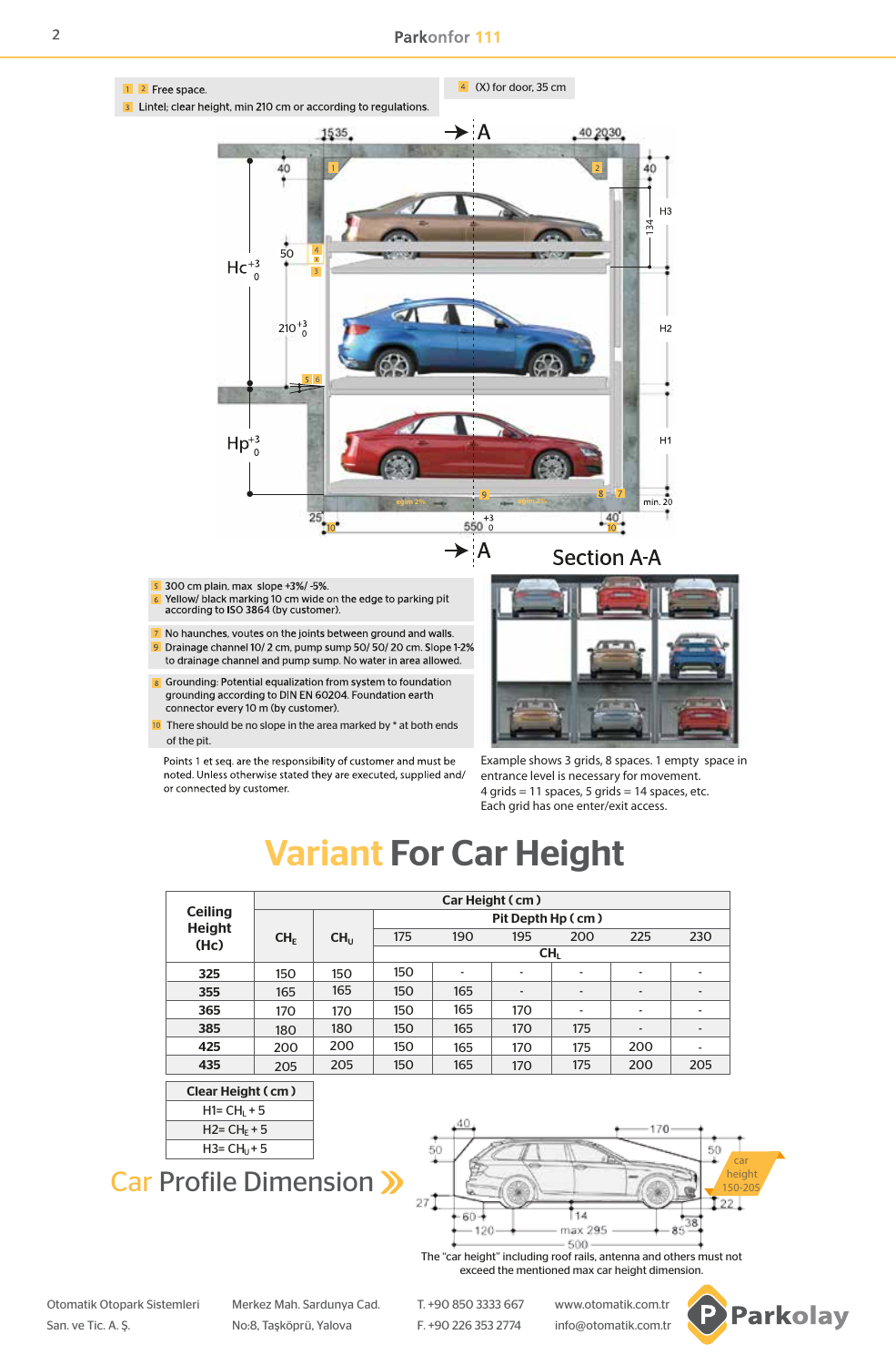# Electrical Supply >>





Switch cabinet: The switch cabinet must be placed outside the movement range of the system. The position should be adjacent to the system and provide overview to it. The size of switch cabinet is about 80 x 120 x 25 cm and there must be 100 cm free space in front of the cabinet for door opening and service operator.



\*Option \*\* with car weight. \*\*\* 2/3/4/5 column gap F3 or (F3')

#### **FOUNDATION »**

Systems are fixed by heavy duty anchor bolts with a drilling depth of approx. 14 cm.

Floor plate made of reinforced concrete, min thickness 18cm, quality minimum C2O/25. Chemical anchors are option for water-proof concrete.

Otomatik Otopark Sistemleri Merkez Mah. Sardunya Cad. T. +90 850 3333 667 www.otomatik.com.tr San. ve Tic. A. Ş. No:8, Taşköprü, Yalova F. +90 226 353 2774 info@otomatik.com.tr

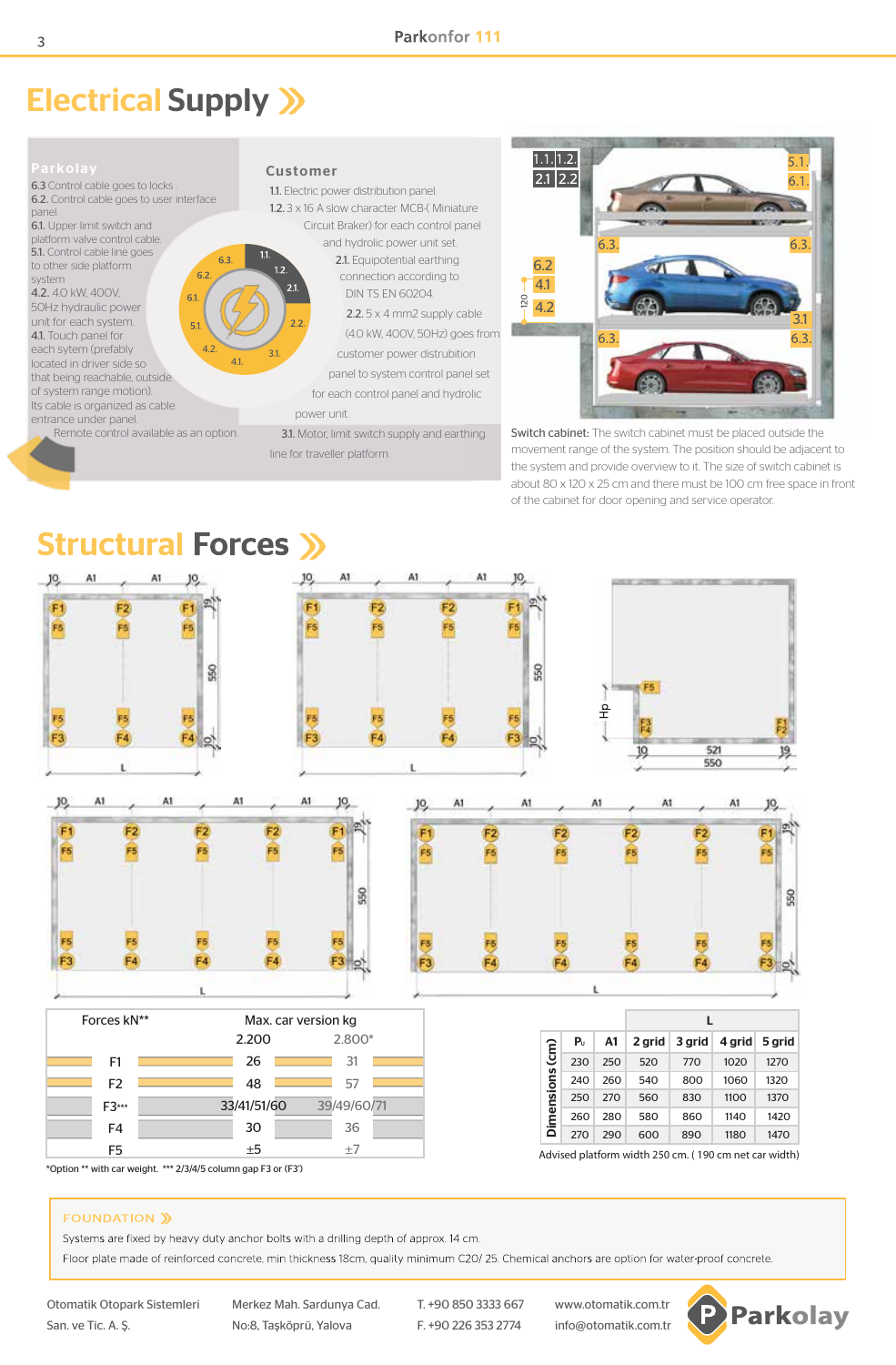# **System Width >>**

Between walls Picture shows 3 grids 3 grids = 8 spaces, min. is 2 grids Total Width (w)  $W<sub>1</sub>$  $W<sub>2</sub>$  $W1$ **CIFAR OUTER INNER OUTER**  $\overline{2}$ 3 5  $\overline{7}$  $10$  $\overline{4}$ 6 8 9 SPACE GRID GRID GRID **WIDTH**  $\overline{\mathbf{u}}$ 520 770 1020 1270 1520 1770 2020 2270 2520  $\Box$ 230  $260 - 250 - 260$  $\equiv$  540  $\equiv$  800  $\equiv$  1060  $\equiv$  1320  $\equiv$  1580  $\equiv$  1840  $\equiv$  2100  $\equiv$  2360  $\equiv$  2620  $\equiv$  $= 240$  $1270 = 260 = 270$  $=250$  $1560 = 830 = 1100 = 1370 = 1640 = 1910 = 2180 = 2450 = 2720$  $280 - 270 - 280$ 260  $290 - 280 - 290 -$ 580  $7420$ 1700 1980 2260 2540 860  $1140$ 2820 270 300 - 290 - 300 -600 890 1180 1470 1760 2050 2340 2630 2920 Driving lane according to regulation

W1 Outer grid width +3/O tolerance. It shouldn't be less than W1 dimensions.



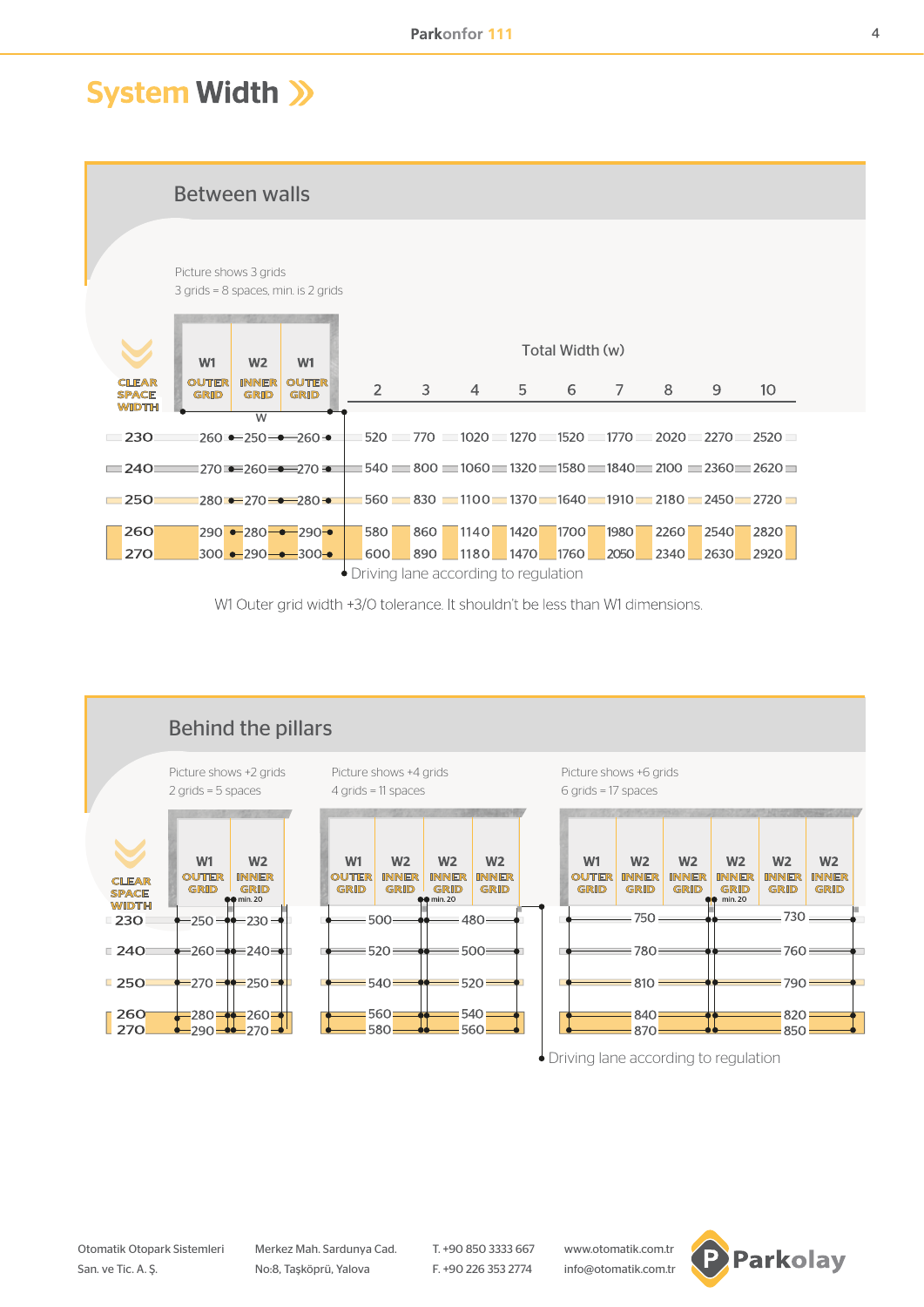# For comfortable walking "A savior" flat platform surface design.

Users deserve more comfort. Our platform design offers comfort beyond your expectations. The flat platforms provide much comfort while walking and driving on. Whoever uses it like it:Elderly or young, male or female.

High heels are no longer an issue





# STRONG BUT SMOOTH LOW BUT ROBUST »

The profiles on both sides of the platform are strong due to them being constituted of one single long piece, in addition to their soft slope from low to high. This latter eliminated the risk of collision that may damage the vehicle and the wheels and provides easy and safe maneuvering. The teardrop pattern used at the entry ramp facilitates holding the vehicles' wheels and prevents slipping. Due to their low height, the profiles on both sides are both robust and eliminate the risk of collision while opening the doors. Moreover, adjustable wheel stoppers are used to assist the driver in positioning the vehicle on the platform.



# **WF OFFFR WHAT YOU NEED >>**



# **CAR CAPACITY AND DIMENSIONS »**

Sliding roofs, bigger wheels, hifi systems, seat motors, and other individual options oftenly increase the weight of upper-middle class cars to more than 2000kg. Parallelly, Parkolay offers a standard 2.200 kg load capacity for each platform. Optionally the 2800kg load can be provided for heavier cars. In addition, Parkolay recommends an ideal platform width of 250cm and min. height of 160cm according to the increased dimensions of the new generation cars.







#### MORE COMFORT FOR PARK IN PROCESS »

The design offers recessed system columns to take profit from an increased driving lane. The driving lane and platform entry width are the deciding factors for the parking comfort. A plus of 50 cm driving lane can be equated with 10 cm parking space width. Practically the special design can increase the driving lane up to 100 cm. This can be valued like 20 cm parking place width on the left and right side of the driving lane.

Undoubtely, this valuable effect will increase the profit in the driving curve radius and thus will make the drive in process onto the parking space more convenient and comfortable.

# **CONTROL SOUND EMISSIONS »**

Due to mechanical deficiencies, parking systems can cause high noise, which can negatively affect the health and concentration of the users. Parkolay takes many precautions in terms of noise abatement and restriction in the mechanical design and application of its products The compliance to the sound insulation characteristics is therefore an important matter to consider, and applying them to the project requires a deep know-how in terms of R&D, planning and execution, since it leads to modifications in the overall design and dimensions.

#### **CLEANING AND VALUE PRESERVATION »**

A car parking system represents a major financial investment. Cleaning and care services preserve the system's appearance, value, function and availability which lengthens its life time. In most cases, the main reason for the poor and rusty look is the platforms' structure that is difficult to clean and thus the necessary processes are often neglected. Parkolay has developed a practical platform design that facilitates the deep professional cleaning and maintenance of the systems.

Otomatik Otopark Sistemleri Merkez Mah. Sardunya Cad. T. +90 850 3333 667 www.otomatik.com.tr San. ve Tic. A. Ş. No:8, Taşköprü, Yalova F. +90 226 353 2774 info@otomatik.com.tr

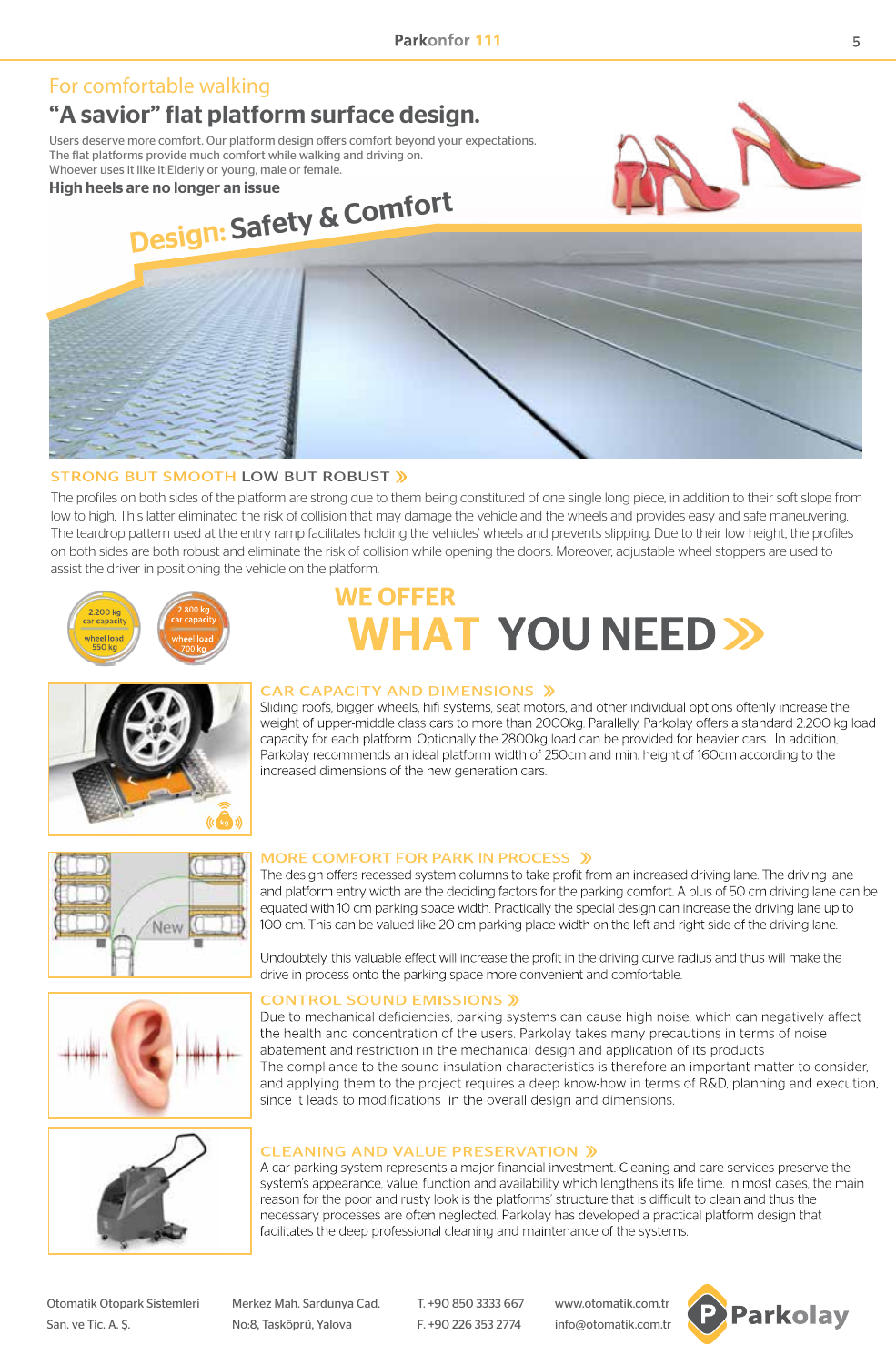# Parking Comfort Advantage >>>

# NO COLUMNS BETWEEN THE PARKING GRIDS

The most valuable feature of this system is the non-existence of columns in-between the parking spaces. The system's columns therefore limit the units only at both ends of the system.

The front span of the system can be a maximum of 3 grids, for which there will only be two columns at both ends of the system instead of 4 columns. This concept can be considered when the parking area is located on the open public area or when the building pillars are designed according to the conventional parking.



# MORE COMFORT FOR PARK-IN PROCESS

Having the columns only at the ends of the systems allows for an increased driving lane, which is a prior deciding factor for the parking comfort.

This concept can be considered when the parking area is located on the open public area or when the building pillars are designed according to the conventional parking.

# ADVANTAGES OF THE INNOVATIONS

- More drive in comfort.
- Better curve radius.
- Faster drive in process.
- More safety by less collision risks (missing the front columns).
- More drive in width.
- Optical and practical increased driving lane.

User oriented philosophy - Parking with pleasure-Undoubtely, this valuable effect will increase the profit in the driving curve radius and thus will make the drive in process onto the parking space more convenient and comfortable.

# Critical Comment: LIMITED USER COMFORT WHEN COLUMNS IN FRONT.

Drivers still suffer today about the parking spaces had been built decades ago. Whether they are single garages, quarter garages, underground garages or parking lots. The problem is always having too narrow drive in space, either limited by the structure or the pillars. And this problem is now more serious with the today's increased car width. The trend is to build wider pillar spans, without pillars, wide entrances and spaces without limitations.

A woman recently said: "Imagine a parking space with 230 cm width and limited on entrance with fixed columns. How to enter daily, when the size of my BMW 3-series with mirrors is just 209 cm. There are just 10 cm left on each side and how to drive in from the driving lane by 90 degrees?

Otomatik Otopark Sistemleri Merkez Mah. Sardunya Cad. T. +90 850 3333 667 www.otomatik.com.tr

San. ve Tic. A. Ş. No:8, Taşköprü, Yalova F. +90 226 353 2774 info@otomatik.com.tr

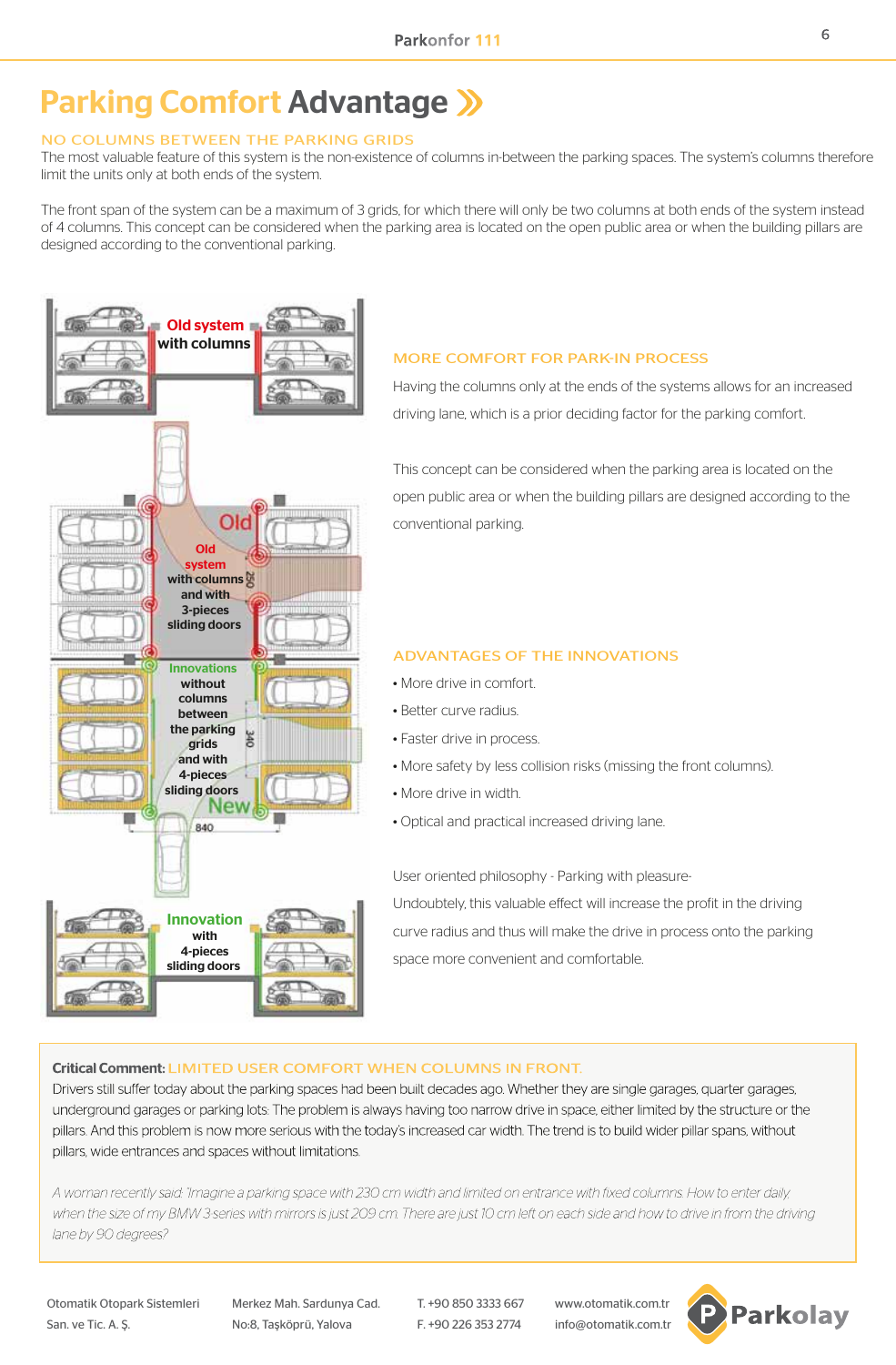# **Sliding Doors >>**

The existing pit in **Parkonfor 111** must be protected by shutterdoors for security purposes according to EN 14010 standard. Door control is integrated with all the system operation; it can only be opened when selected parking platform reaches the entry / exit position.

The revision, maintenance or system requirements that may occur according to local regulations are the responsibility of the customer and the necessary technical requirements must be reported to the supplier in advance.

#### DOOR TYPES

Manually operated Electrical drive Optional remote control MULTI-PART SLIDING DOORS 3 grid : 4-piece sliding doors 2 grid: 3-piece sliding doors







PARKING COMFORT IS ENHANCED BY THE MULTI SLIDING DOORS AND COLUMN-FREE DESIGN, WHICH PROVIDE MORE MANOEUVRING SPACE.

# **Control Panel >>**

The user-friendly software of the ergonomically designed control panel allows you to easily call your parking space from the system. The movement of the parking spaces and door panels is managed by the software by entering the parking space's number on the control panel or by using the bluetooth remote control.



Otomatik Otopark Sistemleri Merkez Mah. Sardunya Cad. T. +90 850 3333 667 www.otomatik.com.tr San. ve Tic. A. Ş. No:8, Taşköprü, Yalova F. +90 226 353 2774 info@otomatik.com.tr